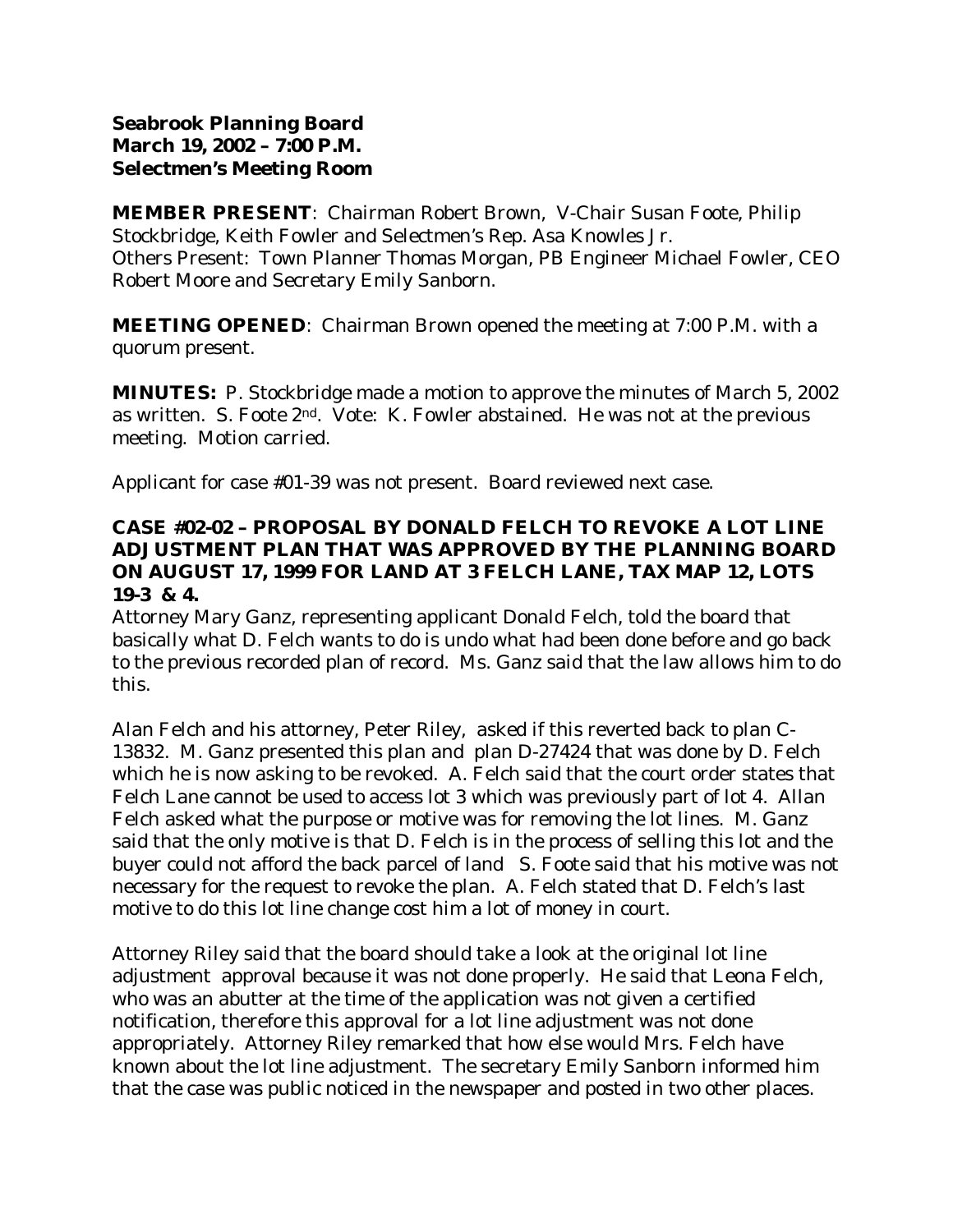## **SEABROOK PLANNING BOARD -2- March 19, 2002**

S. Foote asked if the plan is revoked doesn't this go back to the original 3 lot subdivision. T. Morgan said that everybody seems to be going to extremes to be in agreement. Attorney Riley again stated that the notice requirements, for the lot line adjustment that was granted by the board, were not met. Attorney Riley requested that the board accept the certified copies of the court order be placed on file Riley said that if proper notice was not provided to Mrs. Felch this plan was void. Mr. Morgan again sited RSA 676:4-A and said that the applicant has met the criteria for revocation of the lot line adjustment approval.

S. Foote made a motion to revoke plan D-27424 per RSA 676:4-A per owners request. P. Stockbridge 2nd. Asa Knowles abstained. Motion passed.

Attorney Riley asked for and was given a copy of the decision of revocation.

# **CASE #01-39 EMC REALTY TRUST/FRANCIS CHASE – 219 NEW ZEALAND ROAD – SITE PLAN – CONTINUANCE**

Surveyor Gerrit Crabbendam and applicant Francis Chase presented the revised plan for a 3,520 square foot office building at 219 New Zealand Road for the board's review and approval.

Mr. Crabbendam submitted the curb cut approval from NH D.O.T. and a letter from Doug addressing the drainage. Michael Fowler said that he had received a drainage calculation and it seemed to be in order. G. Crabbendam said that the elms had been replaced on the plan with red maples and that Mr. Bang would get permission from the land owner to cut down the pine trees as he had requested at the last meeting.

K. Fowler made a motion that a bond be posted in the amount of \$20,000. S. Foote 2nd Vote: Unanimous.

P. Stockbridge made a motion to approve the site plan for EMC Realty Trust as revised. K. Fowler 2nd. Vote: Unanimous.

## **CASE #02-03 – LLOYD PERKINS, JR. AND IRVING & ANITA BROWN – 63 & 67 CENTENNIAL STREET – 14 LOT SUBDIVISION, TAX MAP 9, LOTS 36, 37-0 & 37-1. FORMAL**

Henry Boyd and Chris York of Millennium Engineering presented the formal application for a 14- lot subdivision off of Centennial Street for the Board's review and approval. Mr. Boyd's presentation was addressing the following concerns and recommendations of Town Planner Thomas Morgan in his letter of review: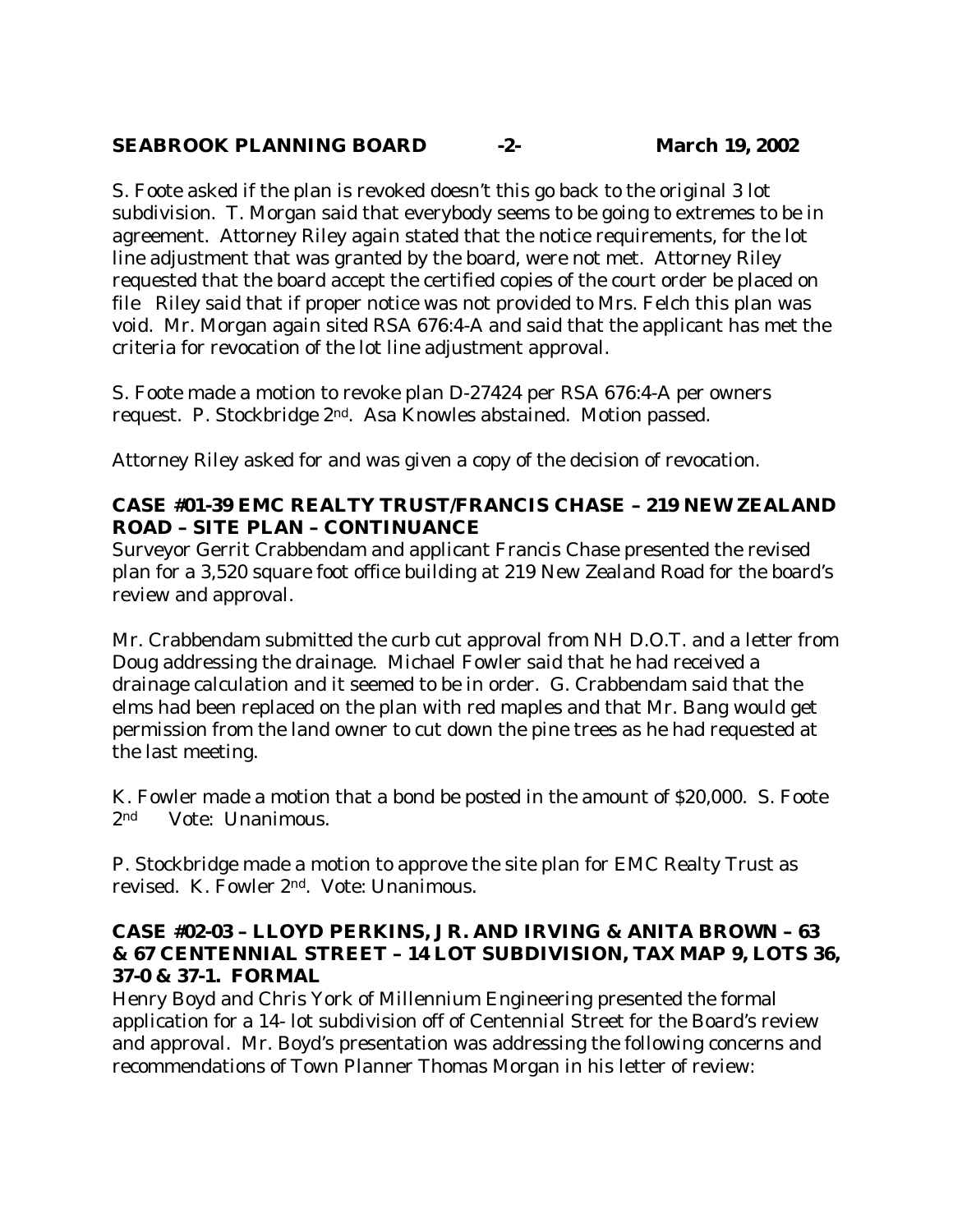#### **SEABROOK PLANNING BOARD -3- MARCH 19, 2002**

- 1) Mr. Boyd accepted the comments of praise from Morgan in regard to the attention given to detail and adherence to the Town's Subdivision Regulations.
- 2) Mr. Boyd explained the assessing research and said that he would show lots 14, 15 & Parcel A. He said that if the line in question has not been eliminated it will be.
- 3) Boyd said that he had met with Albert Weare of the streetlight committee and the location of streetlights are on sheet 4. The lights have been located over the hydrants where possible. Boyd said that Mr. Perkins will put the streetlights in at his expense if the electric company doesn't.
- 4) Boyd said that the box on lot 14 has been moved out of the wetlands; lot 10 met ordinance intent and had a large enough building area as sheet 2 demonstrates and lot 1 will be a single family lot to allow a waiver for the rectangular box on lot 1.
- 5) Boyd said that soil scientist Mark West filled out the site specific for the driveway permit and was told that it was not required. T. Morgan asked how much area would be disturbed at one time? Boyd went over the land that has already been cleared and that lot 11 was right on the edge of needing a permit and that he had put it in the process but was told that it did not need one. S. Foote said that Beckman Landing which had more acreage did not need a site specific.
- 6) Mr. Boyd said that it would be a benefit to any applicant if the Mylar with the professional stamps, etc. not be required until the revisions have been made.
- 7) Boyd said that the "ESTM" abbreviation on lot 9 would be spelled out.
- 8) Chris York said that the Verizon pole location is depicted on Sheet 3.
- 9) Boyd said that York had used the wrong symbol on the plan to depict monuments.
- 10) Boundary marker on lot 13 will be put in.
- 11) Final Plan submitted on AutoCAD format.
- 12) M. Fowler said that his bond estimate was a little higher than Millennium's because he did not take into consideration that Mr. Perkins would be doing his own construction

M. Fowler went over his concern about site distance. H. Boyd read a letter from Chris Lahey of Millennium of his review of the site distance at this site and said that it was adequate. Signs were proposed for speed limit, etc. Mr. Boyd said that there was only one speed limit sign which was 35 mile per hours located at the corner of Railroad Avenue and Centennial Street. There is no sign from Walton Road. Boyd suggested a speed limit of 25 miles per hour on the curve which would be an enforcement issue that the town would have to deal with.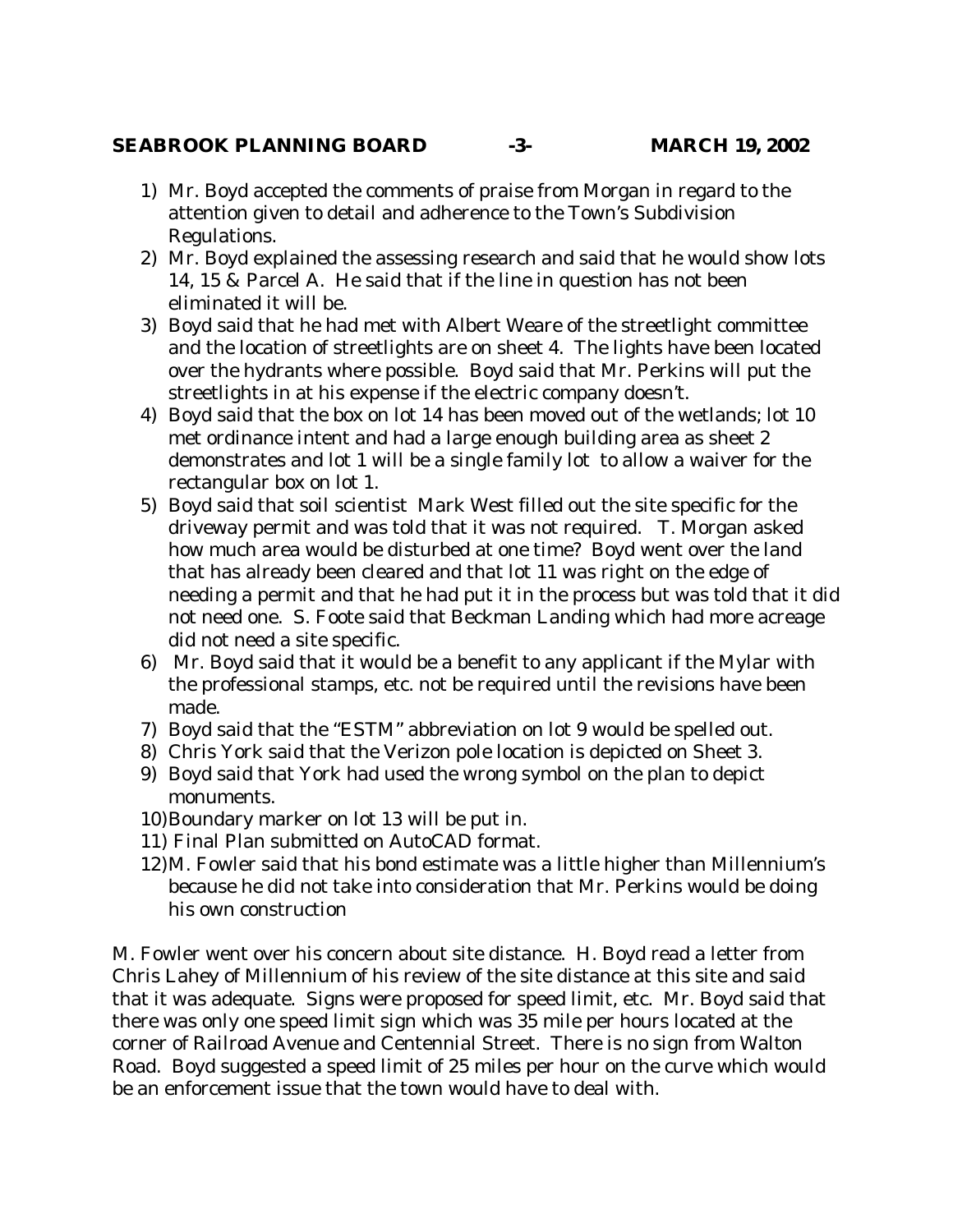## **SEABROOK PLANNING BOARD -4- MARCH 19, 2002**

Other issues discussed and addressed by Mr. Boyd and the board members were the number of trips generated by the project; the clearing of brush along the entrance to the road; replacing culvert; placement of water pipes outside of road pavement; reason for easement being split between two lots and the detention pond.

Chairman Brown polled the board. S. Foote said that the agent who sells the lots should ensure that the detention pond is not messed with and that it is there for a purpose. M. Fowler said that the plan looked good. P. Stockbridge asked how many lots would have duplexes. H. Boyd said that there would be 10 single family lots and 4 duplex lots. There were no abutters present.

- K. Fowler made a motion to waive the 100'x 200' rectangle box requirement on lot 1. S. Foote 2nd. Vote: unanimous.
- K. Fowler made a motion to continue this application to April 16, 2002 at 7:00 P.M.
- P. Stockbridge 2nd. Vote; unanimous.

Scott Mitchell agreed to let Case 02-05 be heard before his presentation at the board's request.

#### **CASE# 02-05 – J & B CONSTRUCTION COMPANY – 1 & 3 ELEPHANT ROCK ROAD – TAX MAP 16, LOT 11-1 – CONDO CONVERSION – FORMAL**  Henry Boyd of Millennium Engineering presented the plans for a Condo Conversion for 1 & 3 Elephant Rock Road for the board's review and approval. Mr. Boyd explained that the original subdivision plan had been stamped and that this was just a condo conversion.

Abutter Frank Maribito, 5 Elephant Rock Road, asked what was the difference between a duplex and a condo. K. Fowler gave him the definition of a duplex being a building containing 2 dwelling units on 30,000 sf, with one ownership and a condo conversion is a duplex that under the state condominium regulations can have separate ownership of each dwelling unit. Mr. Maribito said that he was under the impression that he had bought a duplex. Mr. Maribito said that he did not understand how the board could approve these condo conversions and allow these buildings to be built there because of the water situation on his lot. He said that he has water in his cellar coming up through the floor. H. Boyd, who was the representative for this subdivision, said that he had been down to Mr. Maribito's house and that the house needed gutters, etc. T. Morgan described a duplex from the zoning regs and that the state law addresses condo conversions. Mr. Maribito was told that his problem was with the contractor not the planning board. S. Foote said that the state will not let the board deny condo conversions.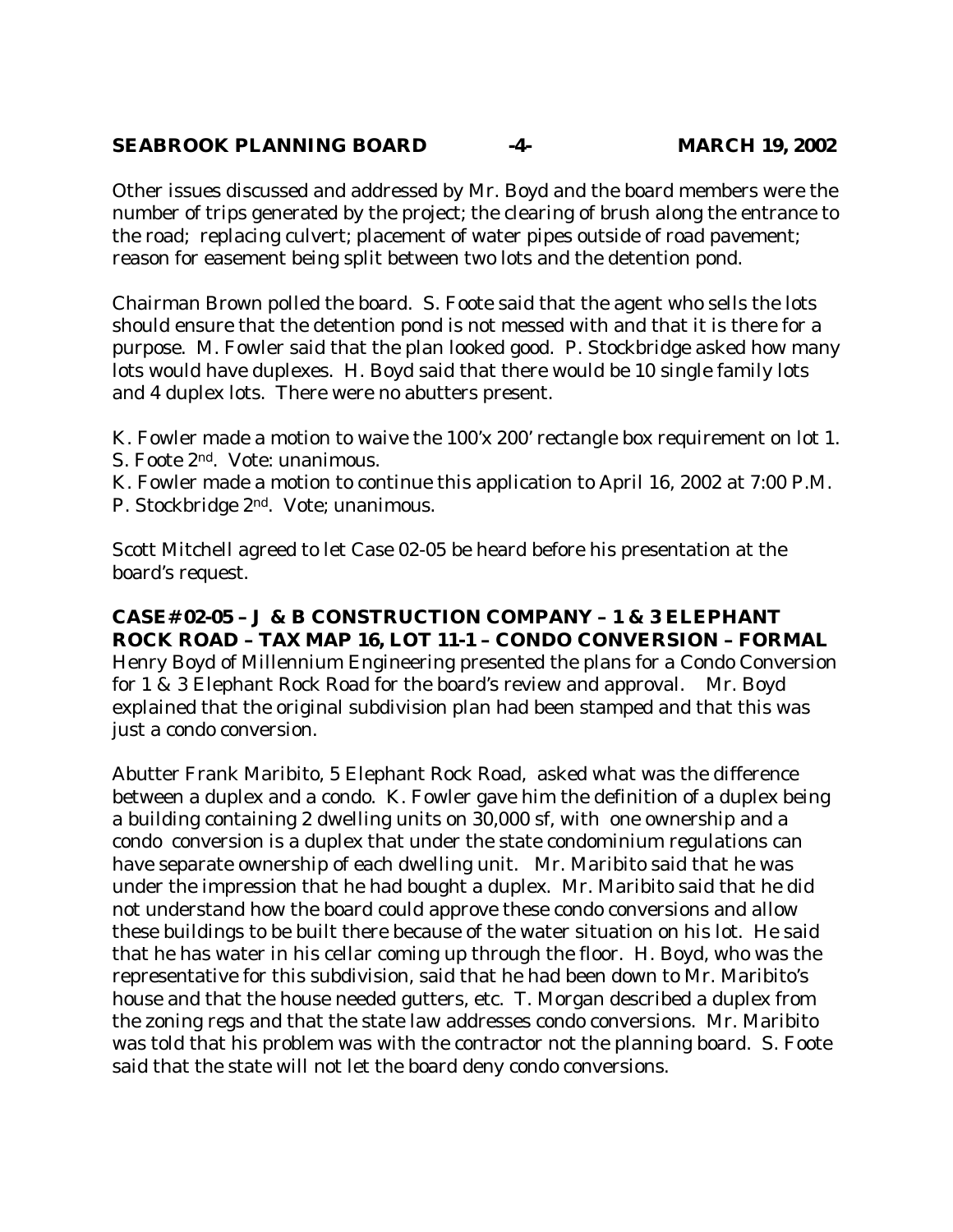# **SEABROOK PLANNING BOARD -5- MARCH 19, 2002**

S. Foote made a motion that "this plan is approved only for the purpose of certifying that it complies with the Town of Seabrook Condominium Conversion Regulations." K. Fowler 2nd. Vote: unanimous

#### **CASE #02-04 – HARRY E CHASE HEIRS, OFF OF LEDGE ROAD – LOT LINE ADJUSTMENT / 7-LOT SUBDIVISION – TAX MAP 5, LOT 8, PHASE 1 FORMAL**

Real Estate Agent Scott Mitchell and Eric Sarri of Jones & Beach presented the plans for a 7-lot subdivision off of Ledge Road for the board's review and approval.

Scott Mitchell told the board that the original subdivision was approved a year ago with a bond recommendation for the road of \$250,000. Mr. Mitchell said that the developer wanted to develop smaller lots on Ledge Road and develop the bigger lots later. He said that this could be done by doing it in two phases and that phase two off of Chase Drive would be the same as the original approval.

Mitchell submitted the traffic study requested by T. Morgan and done by Steve Per nard. E. Saari told the board that this was a conceptual plan only for the traffic study. Mitchell said that the conclusion of the traffic study on page 6 is that the traffic that will be generated does not require widening and as far as safety along Ledge for the proposed curb cuts the driveways are at least 100' apart. T. Morgan 's letter of review and recommendations asked about signage, lighting , landscaping and topographical contours. S. Mitchell said that that the lighting, etc. will be shown on the site plan for each lot. E. Saari said that sheet C1 had been revised to show contours and that each lots drainage will be taken care of by detention ponds. S. Mitchell said that it would create undue burdens with the sharing of driveways. R. Brown said that the board would be diligent with the water drainage on the site plan applications.

Peter Evans of 44 Border Winds Road read from Article V of the Subdivision regulations k- Department Review. He said that his concern was how the larger number of units would effect the water supply and what assurance there was that this would not contaminate our wells and the recharging of the aquifer in this area.

Katherine Evans said that she was under the impression that at the last meeting on this project that the road would be shortened by combining lots 3, 4, and 5. Ms. Evans read from the subdivision regs in regards to sidewalks being required on 4 or more lots. T. Morgan said that sidewalks would block the drainage along Ledge Road. E. Saari said that you can't put sidewalks on a town road. T. Morgan